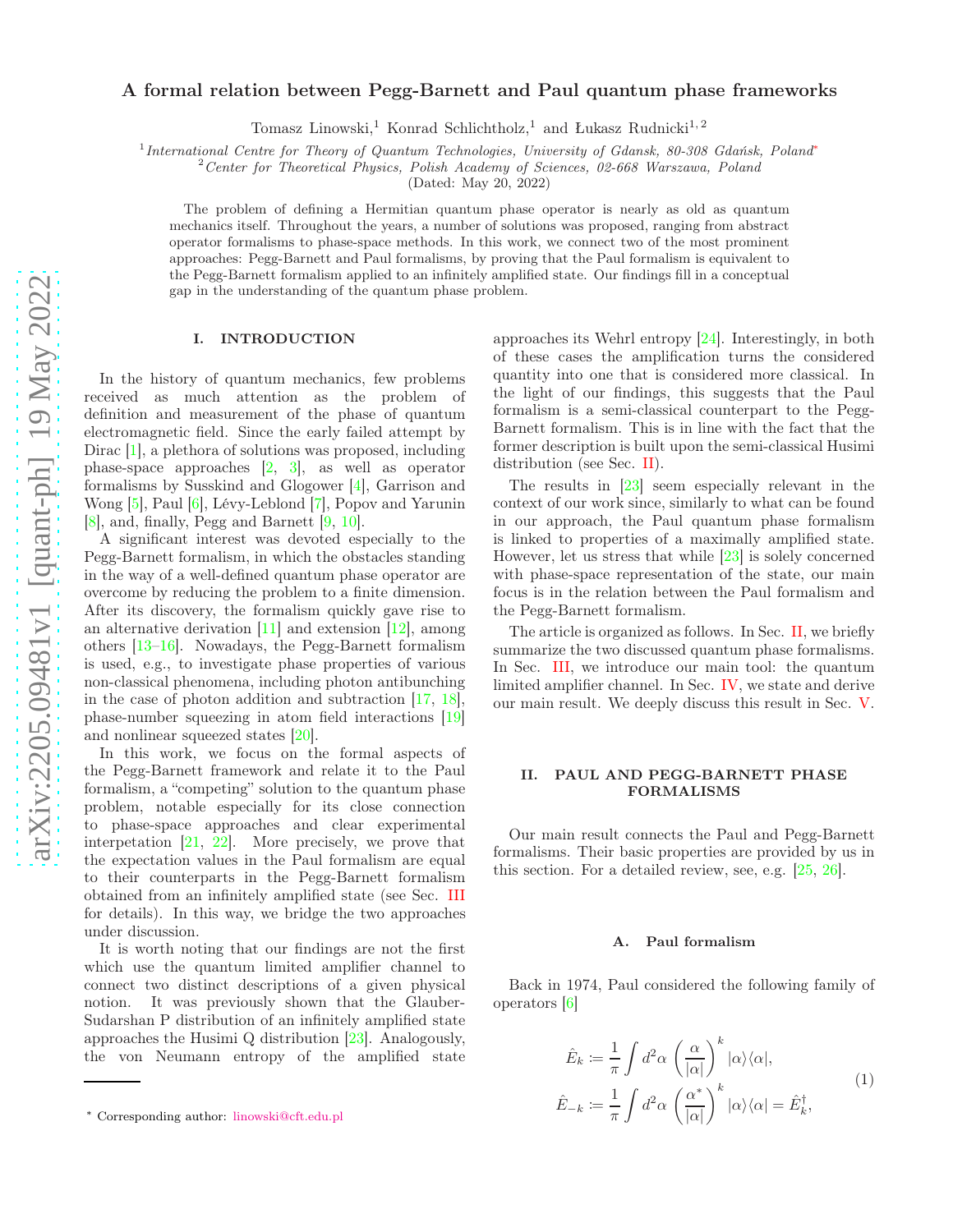where  $k \in \mathbb{N}$  and

$$
|\alpha\rangle = e^{-|\alpha|^2/2} \sum_{n=0}^{\infty} \frac{\alpha^n}{\sqrt{n!}} |n\rangle,
$$
 (2)

is a coherent state with amplitude  $\alpha \in \mathbb{C}$ . We discuss the case of a single mode, for which  $\hat{a}$  is the annihilation operator (so that  $\hat{a}|\alpha\rangle = \alpha|\alpha\rangle$ ), and  $|n\rangle$  for  $n = 0, \ldots, \infty$ denotes the Fock basis.

The operators [\(1\)](#page-0-2) correspond to the classical quantities  $e^{\pm ik\phi}$ . This is most easily seen by setting  $\alpha = re^{i\phi}$  and computing the expectation values on an arbitrary state  $\hat{\rho}$ , which leads to

$$
\langle \hat{E}_k \rangle_{\hat{\rho}} = \int_0^{2\pi} d\phi \, e^{ik\phi} \int_0^{\infty} dr \, r \, Q_{\hat{\rho}} \left( r e^{i\phi} \right), \tag{3}
$$

and analogously for  $E_{-k}$ . Here,

$$
Q_{\hat{\rho}}(\alpha) := \frac{1}{\pi} \langle \alpha | \hat{\rho} | \alpha \rangle, \tag{4}
$$

is the Husimi Q quasiprobability distribution [\[27](#page-6-13)]. Due to the properties of the Husimi function, the rightmost integral in eq. [\(3\)](#page-1-0) is positive for all  $\phi$  and, when integrated over  $\phi$  from 0 to  $2\pi$ , yields one. For this reason, it can be regarded as the probability distribution of  $\phi$  in the formalism:

$$
P_{\text{Paul}}(\phi|\hat{\rho}) \coloneqq \int_0^\infty dr \, r \, Q_{\hat{\rho}} \left( r e^{i\phi} \right). \tag{5}
$$

It is useful to compare the Paul operators with the Glauber-Sudarshan P representation [\[28\]](#page-6-14) of an arbitrary operator  $\hat{X}$ , defined through

$$
\hat{X} = \int d^2\alpha \, P_{\hat{X}}(\alpha) \, |\alpha\rangle\langle\alpha|.\tag{6}
$$

We can see that the Paul operators [\(1\)](#page-0-2) are essentially operators whose P function is proportional to k-th powers of the quantity  $e^{i\phi}$ .

As a natural generalization, in this paper we consider operators whose P representation is rendered by any function  $f$  of  $e^{i\phi}$ , i.e.

$$
\hat{\phi}_{\text{Paul}}[f] := \frac{1}{\pi} \int d^2 \alpha \, f\left(\frac{\alpha}{|\alpha|}\right) |\alpha\rangle\langle\alpha|.\tag{7}
$$

Clearly, any such operator has similar properties to the original Paul operators. In particular, its expectation value reads

$$
\langle \hat{\phi}_{\text{Paul}}[f] \rangle_{\hat{\rho}} = \int_0^{2\pi} d\phi \, f\left(e^{i\phi}\right) \, P_{\text{Paul}}(\phi|\hat{\rho}), \tag{8}
$$

with  $P_{\text{Paul}}(\phi|\hat{\rho})$  being the same probability distribution as in eq.  $(5)$ .

One of the main strengths of the Paul formalism is its close association with experimental phase detection, such as homodyne measurements using the eight-port interferometer [\[21](#page-6-7), [22\]](#page-6-8). In the strong local oscillatory regime of such an experiment, the phase difference between an arbitrary bosonic state and a reference coherent state is given precisely by the Paul probability distribution [\(5\)](#page-1-1).

#### B. Pegg-Barnett formalism

<span id="page-1-6"></span>Introduced in 1988 in [\[9](#page-5-8)] and developed during the subsequent years, the Pegg-Barnett formalism is built upon a family of  $s + 1$  "number-phase states"

<span id="page-1-5"></span><span id="page-1-4"></span>
$$
|\theta_{t,s}\rangle := \frac{1}{\sqrt{s+1}} \sum_{n=0}^{s} e^{in\theta_{t,s}} |n\rangle, \tag{9}
$$

where

$$
\theta_{t,s} \coloneqq \frac{2\pi t}{s+1}, \qquad t \in \{0, 1, \dots, s\}. \tag{10}
$$

<span id="page-1-7"></span><span id="page-1-0"></span>Typically, an arbitrary reference angle  $\theta_0$  is added to the definition of  $\theta_{t,s}$ . Indeed, from a practical point of view the phase itself is not well-defined and measurements must be made relative to an auxiliary state. For example, see [\[12](#page-6-0)] where an operator measuring the phase difference between two systems was considered. Here, we are concerned with the relation between the Pegg-Barnett and Paul formalisms and not the formalisms themselves. For consistency with the Paul framework, we therefore take the liberty to set the reference angle  $\theta_0$  to zero.

<span id="page-1-1"></span>For finite s, the number-phase states form an orthonormal basis of the  $(s+1)$ -dimensional Hilbert space being the s-photon subspace of the single-mode Fock space. Hence, the Pegg-Barnett phase operator

$$
\hat{\phi}_{\rm PB}^{(s)} := \sum_{t=0}^s \theta_{t,s} |\theta_{t,s}\rangle \langle \theta_{t,s}|,\tag{11}
$$

is hermitian. By considering a polynomial of this operator with appropriate coefficients, we can associate a Pegg-Barnett operator to any function  $f$  of the angle exponential:

<span id="page-1-8"></span>
$$
\hat{\phi}_{\text{PB}}^{(s)}[f] := \sum_{t=0}^{s} f\left(e^{i\theta_{t,s}}\right) |\theta_{t,s}\rangle\langle\theta_{t,s}|.
$$
 (12)

Computing its expectation value on state  $\hat{\rho}$ , we find

$$
\langle \hat{\phi}_{\text{PB}}^{(s)}[f] \rangle_{\hat{\rho}} = \sum_{t=0}^{s} f\left(e^{i\theta_{t,s}}\right) \langle \theta_{t,s} | \hat{\rho} | \theta_{t,s} \rangle. \tag{13}
$$

Since  $f$  is arbitrary, we conclude that the probability that the state's phase is equal to  $\theta_{t,s}$  is therefore given by

<span id="page-1-2"></span>
$$
p_{\rm PB}^{(s)}(\theta_{t,s}|\hat{\rho}) = \langle \theta_{t,s} | \hat{\rho} | \theta_{t,s} \rangle.
$$
 (14)

<span id="page-1-3"></span>Note that the results so far depend on the auxiliary dimension  $s + 1$ . This is further resolved by taking the limit  $s \to \infty$ . However, a key element of the Pegg-Barnett theory is to first carry out the calculations of the physical quantities, i.e. the expectation values, and only then take the limit.

As the limit is considered one can replace the sum in eq.  $(13)$  by an integral  $[29]$ :

$$
\lim_{s \to \infty} \langle \hat{\phi}_{\text{PB}}^{(s)}[f] \rangle_{\hat{\rho}} = \int_0^{2\pi} f\left(e^{i\phi}\right) P_{\text{PB}}(\phi|\hat{\rho}) d\phi,\tag{15}
$$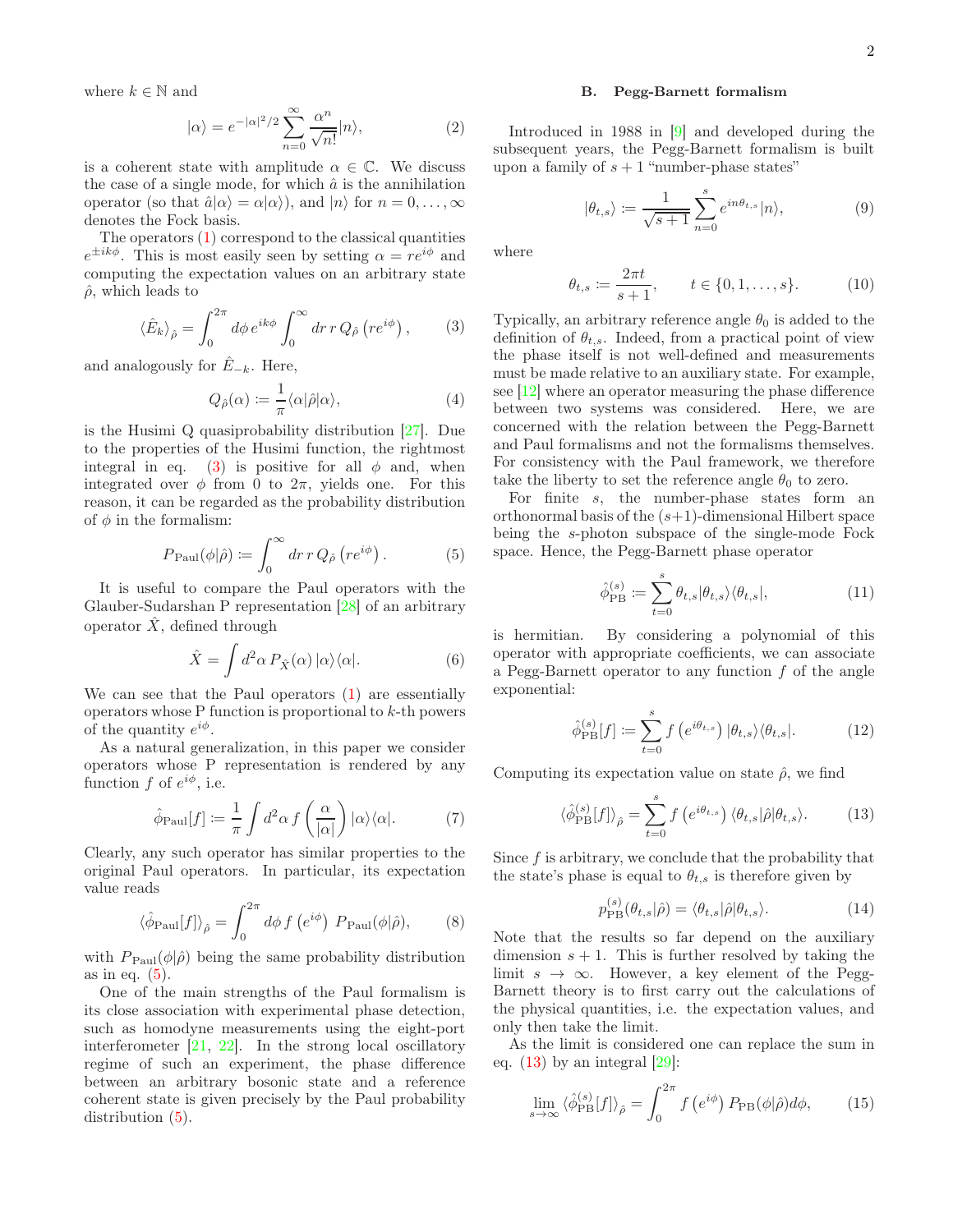where

<span id="page-2-8"></span>
$$
P_{\rm PB}(\phi|\hat{\rho}) = \lim_{s \to \infty} \frac{1+s}{2\pi} p_{\rm PB}^{(s)}(\phi|\hat{\rho}),\tag{16}
$$

takes a role of the continuous phase distribution.

#### <span id="page-2-0"></span>III. QUANTUM LIMITED AMPLIFIER

The main tool used by us in the derivation of our main result is the quantum limited amplifier channel. In this section, we briefly summarize its relevant properties.

The action of the (one-mode) quantum limited amplifier channel of an arbitrary strength  $\kappa \geq 1$  on state  $\hat{\rho}$  is defined as [\[24,](#page-6-10) [30\]](#page-6-16)

$$
\mathcal{A}(\kappa,\hat{\rho}) \coloneqq \mathrm{Tr}_{B}\left[\hat{U}(\kappa)(\hat{\rho} \otimes |0\rangle\langle0|)\hat{U}^{\dagger}(\kappa)\right],\tag{17}
$$

where

$$
\hat{U}(\kappa) := \exp\left[\operatorname{arcosh}\sqrt{\kappa}(\hat{a}^{\dagger}\hat{b}^{\dagger} - \hat{a}\hat{b})\right] \tag{18}
$$

is the two-mode squeezing operator. Here  $\hat{b}$  is the annihilation operator associated with the ancillary system traced out in eq. [\(17\)](#page-2-2). The case  $\kappa = 1$ corresponds to the identity channel.

The action of the amplifier on a state can be calculated explicitly in the number basis. Substituting the convenient decomposition [\[31](#page-6-17)] of the squeezing operator [\(18\)](#page-2-3)

$$
\hat{U}(\kappa) = \hat{r}_{+}^{\dagger}(\kappa) \exp\left[-\ln\sqrt{\kappa}\left(\hat{a}^{\dagger}\hat{a} + \hat{b}^{\dagger}\hat{b} + 1\right)\right]\hat{r}_{-}(\kappa),\tag{19}
$$

where  $\hat{r}_{\pm}(\kappa) \coloneqq \exp\left[\pm\sqrt{\frac{\kappa-1}{\kappa}}\hat{a}\hat{b}\right]$ , into the definition [\(17\)](#page-2-2), we eventually obtain

$$
\mathcal{A}(\kappa,\hat{\rho}) = \frac{1}{\kappa} \sum_{j=0}^{\infty} \left(\frac{\kappa-1}{\kappa}\right)^j \sum_{m,n=0}^{\infty} \rho_{mn} \frac{1}{\sqrt{\kappa}^{m+n}} \qquad (20)
$$

$$
\sqrt{\binom{j+m}{j}} \binom{j+n}{j} |j+m\rangle \langle j+n|.
$$

From the physical point of view, quantum limited amplifier may be viewed as the process of pumping particles into the system [\[32](#page-6-18)]. Because of its properties, it is sometimes viewed as a tool for making a quantum state more "classical" [\[23\]](#page-6-9). In particular, it was shown that the Glauber-Sudarshan P quasiprobability distribution of an infinitely amplified state is always non-negative [\[23\]](#page-6-9), a quality that is associated only with semi-classical states [\[33](#page-6-19)].

## <span id="page-2-1"></span>IV. MAIN RESULT

We are now in the position to state and prove our main result. For clarity, we present it in the form of a proposition.

<span id="page-2-9"></span>Proposition 1. The Paul quantum phase formalism is equivalent to the Pegg-Barnett formalism applied to an infinitely amplified state. More precisely, the expectation values [\(8\)](#page-1-3) in the Paul formalism are related to their counterparts [\(13\)](#page-1-2) in the Pegg-Barnett formalism in the following way:

$$
\langle \hat{\phi}_{\text{Paul}}[f] \rangle_{\hat{\rho}} = \lim_{\epsilon \to 0} \lim_{s \to \infty} \langle \hat{\phi}_{\text{PB}}^{(s)}[f] \rangle_{\mathcal{A}(1+s\epsilon,\hat{\rho})},\tag{21}
$$

where we stress that the order of limits on the r.h.s. is not interchangeable.

Proof. We denote, for short

<span id="page-2-7"></span><span id="page-2-5"></span>
$$
Z_{s,\epsilon} \coloneqq \langle \hat{\phi}_{\text{PB}}^{(s)}[f] \rangle_{\mathcal{A}(1+s\epsilon,\hat{\rho})}. \tag{22}
$$

<span id="page-2-2"></span>Our goal is to show that the above quantity equals [\(5\)](#page-1-1) after taking the limits  $s \to \infty$ ,  $\epsilon \to 0$ , in that order.

<span id="page-2-3"></span>Setting  $\kappa = 1 + s\epsilon$  in eq. [\(20\)](#page-2-4) and making use of definitions [\(9](#page-1-4)[-13\)](#page-1-2) leads to

$$
Z_{s,\epsilon} = \frac{1}{(1+s\epsilon)(s+1)} \sum_{t=0}^{s} f\left(e^{i\theta_{t,s}}\right) \sum_{j=0}^{s} \left(\frac{s\epsilon}{1+s\epsilon}\right)^j
$$

$$
\sum_{m,n=0}^{s-j} \rho_{mn} \frac{e^{i(n-m)\theta_{t,s}}}{\sqrt{(1+s\epsilon)}^{m+n}} \sqrt{\binom{j+m}{j}\binom{j+n}{j}},\tag{23}
$$

where we note that the summation limits on  $m, n, j$  follow from the fact that the Pegg-Barnett operator is limited to dimension  $s + 1$ , which means that  $j + m$ ,  $j + n \in$  $\{0, \ldots, s\}.$ 

To simplify our considerations and shorten the notation, let us observe that eq.  $(21)$  is linear in the density operator. For this reason, it is enough to restrict ourselves to pure states:  $\rho_{mn} = \psi_m \psi_n^*$ . This assumption has no impact on the correctness of the proof. We get

<span id="page-2-6"></span><span id="page-2-4"></span>
$$
Z_{s,\epsilon} = \frac{1}{(1+s\epsilon)(s+1)} \sum_{t=0}^{s} f\left(e^{i\theta_{t,s}}\right) \sum_{j=0}^{s} \left(\frac{s\epsilon}{1+s\epsilon}\right)^j
$$
  
 
$$
\times \left| \sum_{m=0}^{s-j} \psi_m \frac{e^{-im\theta_{t,s}}}{\sqrt{(1+s\epsilon)^m}} \sqrt{\binom{j+m}{j}} \right|^2.
$$
 (24)

In the next step, we rewrite

$$
\frac{1}{(1+s\epsilon)^m} \binom{j+m}{j} = \frac{\prod_{k=1}^m (j+k)}{(1+s\epsilon)^m m!} = \frac{1}{m!} \prod_{k=1}^m \frac{j+k}{1+s\epsilon}.
$$
\n(25)

Thus, eq. [\(24\)](#page-2-6) becomes

$$
Z_{s,\epsilon} = \frac{1}{(1+s\epsilon)(s+1)} \sum_{t=0}^{s} f\left(e^{i\theta_{t,s}}\right) \sum_{j=0}^{s} \left(\frac{s\epsilon}{1+s\epsilon}\right)^j
$$

$$
\times \left| \sum_{m=0}^{s-j} \psi_m \frac{e^{-im\theta_{t,s}}}{\sqrt{m!}} \sqrt{\prod_{k=1}^{m} \frac{j+k}{1+s\epsilon}} \right|^2.
$$
(26)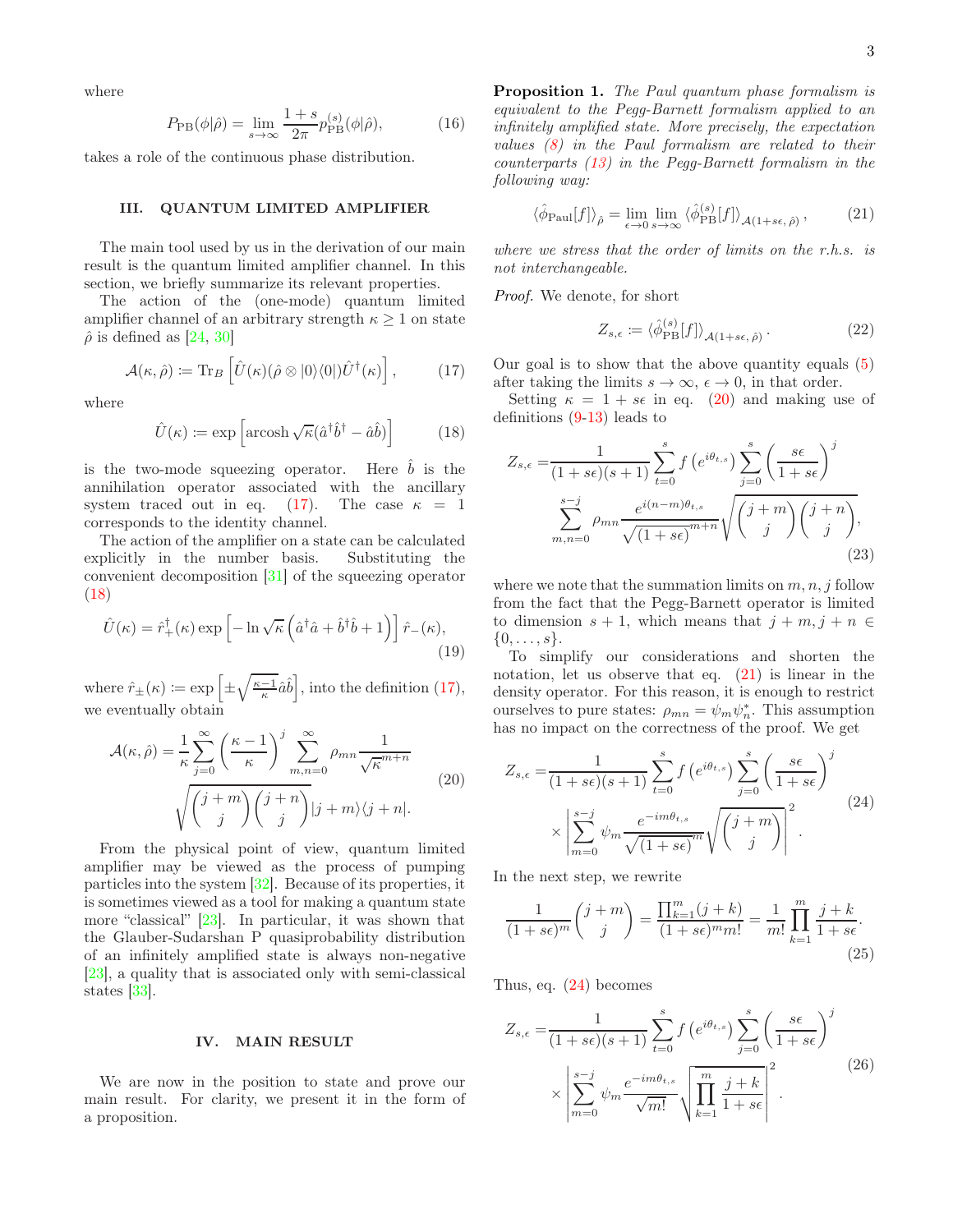At this point, we wish to turn the summations over  $t$  and  $j$  into integrals. We do this in complete analogy to the well-known case of a particle in a box approaching infinite volume. Firstly, instead of summing over  $t$  from  $0$ to s, we sum over  $\nu_t := t/s$  from 0 to 1. Secondly, instead of summing over j from 0 to s, we sum over  $\mu_j := j/s$ from 0 to 1. In the limit of large  $s$ , in which we are interested in, the sums approach integrals. Since both  $\nu_t$  and  $\mu_j$  occupy the same volume  $1/s$  in the space of respective indices, we have

$$
t \to s\nu
$$
,  $j \to s\mu$ ,  $\sum_{t=0}^{s} \to s \int_{0}^{1} d\nu$ ,  $\sum_{j=0}^{s} \to s \int_{0}^{1} d\mu$ . (27)

Therefore, for very large s

$$
Z_{s,\epsilon} = \frac{s^2}{(1+s\epsilon)(s+1)} \int_0^1 d\nu f\left(e^{i\theta_{s\nu,s}}\right) \int_0^1 d\mu \left(\frac{s\epsilon}{1+s\epsilon}\right)^{s\mu} \times \left|\sum_{m=0}^{s-s\mu} \psi_m \frac{e^{-im\theta_{s\nu,s}}}{\sqrt{m!}} \sqrt{\prod_{k=1}^m \frac{s\mu+k}{1+s\epsilon}}\right|^2.
$$
\n(28)

We are now ready to take the actual limit  $s \to \infty$ . We do it term by term, which is justified by the fact that each term has a well-defined limit. Using eq. [\(10\)](#page-1-5) we can see that the angle approaches  $\theta_{s\nu,s} \to 2\pi\nu$ . Furthermore,

$$
\frac{s^2}{(1+s\epsilon)(s+1)} \to \frac{1}{\epsilon}, \quad \left(\frac{s\epsilon}{1+s\epsilon}\right)^{s\mu} \to e^{-\mu/\epsilon}.\tag{29}
$$

Finally, the bottom line of eq. [\(28\)](#page-3-1), approaches

$$
\left| \sum_{m=0}^{s-s\mu} \psi_m \frac{e^{-im\theta_{s\nu,s}}}{\sqrt{m!}} \sqrt{\prod_{k=1}^m \frac{s\mu+k}{1+s\epsilon}} \right|^2
$$
\n
$$
\to \left| \sum_{m=0}^\infty \psi_m \frac{e^{-i2m\pi\nu}}{\sqrt{m!}} \sqrt{\frac{\mu}{\epsilon}}^m \right|^2,
$$
\n(30)

which we prove in Appendix [A.](#page-6-20)

This altogether yields

$$
Z_{\infty,\epsilon} := \lim_{s \to \infty} Z_{s,\epsilon} = \int_0^1 d\nu f(e^{i2\pi\nu}) \int_0^1 \frac{d\mu}{\epsilon} e^{-\mu/\epsilon}
$$

$$
\left| \sum_{m=0}^\infty \psi_m \frac{e^{-i2m\pi\nu}}{\sqrt{m!}} \sqrt{\frac{\mu}{\epsilon}}^m \right|^2,
$$
(31)

or, upon substituting  $\phi \coloneqq 2\pi\nu, r^2 \coloneqq \mu/\epsilon$ ,

$$
Z_{\infty,\epsilon} = \int_0^{2\pi} d\phi f \left(e^{i\phi}\right) \int_0^{\sqrt{1/\epsilon}} dr \, r
$$

$$
\frac{1}{\pi} \left| e^{-r^2/2} \sum_{m=0}^{\infty} \psi_m \frac{e^{-im\phi}}{\sqrt{m!}} r^m \right|^2. \tag{32}
$$

From the equation [\(2\)](#page-1-6) for coherent state in the number basis and the definition [\(4\)](#page-1-7) of Husimi distribution one immediately recognizes that the bottom line of eq. [\(32\)](#page-3-2) is equal to  $Q_{\hat{\rho}}(re^{i\phi})$ . Thus,

$$
Z_{\infty,\epsilon} = \int_0^{2\pi} d\phi f\left(e^{i\phi}\right) \int_0^{\sqrt{1/\epsilon}} dr \, r \, Q_{\hat{\rho}}\left(re^{i\phi}\right),\qquad(33)
$$

which in the limit  $\epsilon \to 0$  becomes the expectation value  $(8)$  in the Paul formalism. This concludes the proof.  $\Box$ 

### <span id="page-3-0"></span>V. DISCUSSION

Let us discuss our result. To start with, we stress that the limits in eq. [\(21\)](#page-2-5) are not interchangeable. Indeed, if we take the limits in the opposite way, we obtain no amplification at all, since  $\mathcal{A}(1, \cdot)$  is the identity channel. Consequently, we also observe that after taking the limit  $s \to \infty$  the function  $Z_{s,\epsilon}$  is no longer analytic at the point  $\epsilon = 0$ . This again explains why both limits cannot be exchanged, since otherwise we could first Taylor-expand  $Z_{s,\epsilon}$  around  $\epsilon = 0$ , and then take the limit over s "term" by term".

<span id="page-3-1"></span>Moreover, to gain a better intuition on why the amplification needs to be performed in this exact manner, we make the following observation. For small enough  $\epsilon$ , we can make the approximation  $1+s\epsilon \approx (1+\epsilon)^s$ . Adding to that the semigroup property  $\mathcal{A} (x, \mathcal{A}(y, \hat{\rho})) = \mathcal{A}(xy, \hat{\rho})$ of the amplifier, we have

$$
\mathcal{A}(1+s\epsilon, \hat{\rho}) \approx \mathcal{A}\left((1+\epsilon)^s, \hat{\rho}\right) = \mathcal{A}^s(1+\epsilon, \hat{\rho}). \tag{34}
$$

Thus, setting the amplification rate to  $\kappa = 1 + s\epsilon$  is equivalent to performing s infinitesimal amplifications. In the language of the celebrated GKLS equation [\[34](#page-6-21), [35\]](#page-6-22), the generator of the evolution corresponding to the quantum limited amplifier channel is given by [\[24](#page-6-10)]

<span id="page-3-4"></span><span id="page-3-3"></span>
$$
\mathcal{L}(\hat{\rho}) \propto \hat{a}^{\dagger} \hat{\rho} \hat{a} - \frac{1}{2} \{\hat{a} \hat{a}^{\dagger}, \hat{\rho}\}.
$$
 (35)

<span id="page-3-5"></span>We can see that, due to the action of the creation operator on the state, the dimension of the state increases by one. Combining eqs. [\(34,](#page-3-3) [35\)](#page-3-4) we conclude that the change in the amplification parameter from s to  $s + 1$ increases the dimension of the state by one. At the same time, by construction, the change from s to  $s + 1$ increases the dimension of the Pegg-Barnett formalism by one. Therefore, the choice of amplification parameter  $\kappa = 1 + s\epsilon$  is required so that the change of dimension of the state induced by amplification is consistent with the limiting procedure in the Pegg-Barnett formalism.

<span id="page-3-2"></span>From eq. [\(35\)](#page-3-4) we can also infer the physical interpretation of the two parameters  $s, \epsilon$ : the larger s is, the more instances of amplification are performed, and as  $\epsilon$  gets smaller, the closer these instances are to the identity channel. Therefore, taking the limits  $s \to \infty$ and  $\epsilon \to 0$  may be viewed as performing infinitely strong amplification at an infinitesimally weak pace.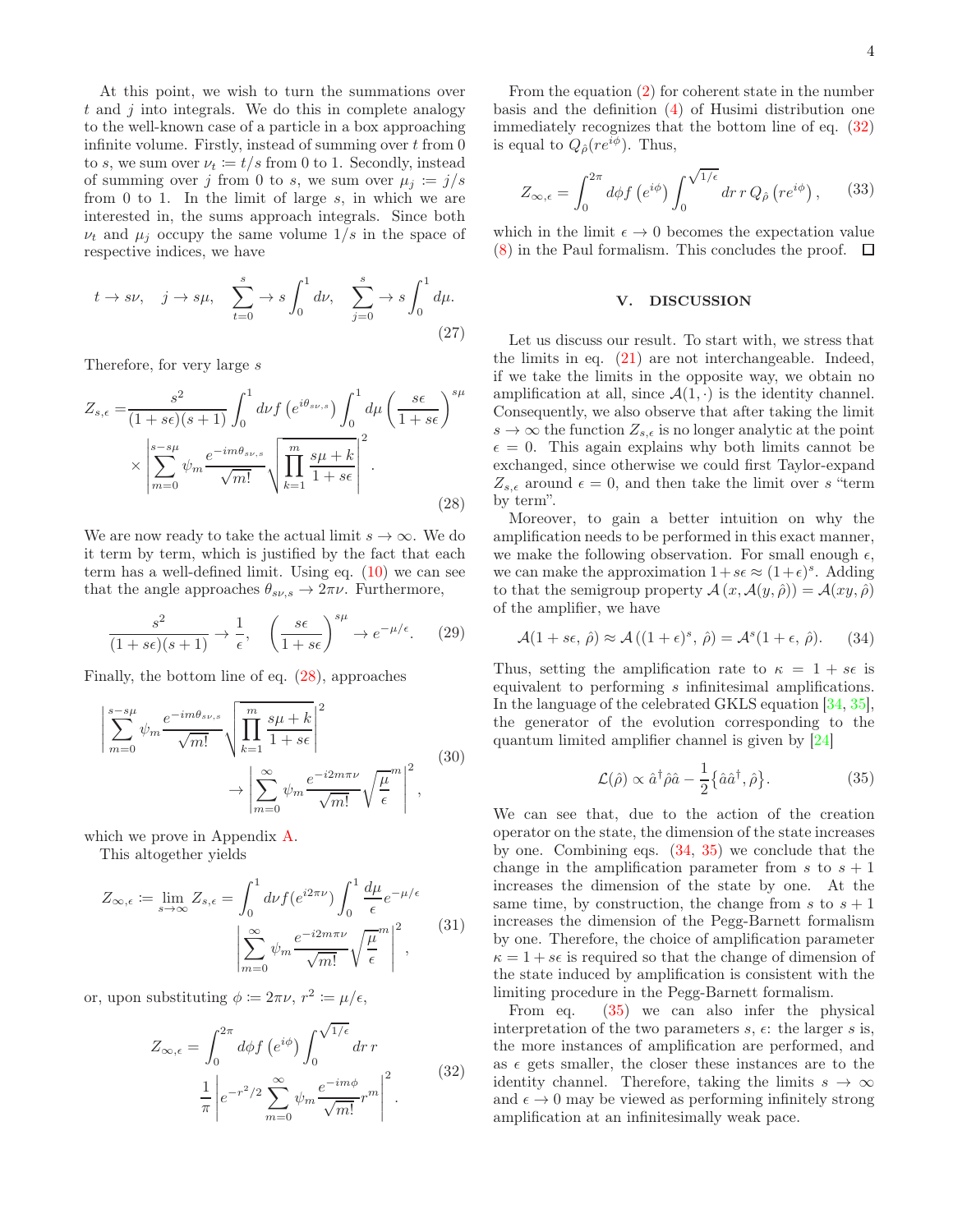| $R_{s,\epsilon}$ |          | S                 |                 |                 |                 |                 |
|------------------|----------|-------------------|-----------------|-----------------|-----------------|-----------------|
|                  |          | $10^{0}$          | $10^{1}$        | $10^{2}$        | $10^{3}$        | 10 <sup>4</sup> |
|                  | $1.00\,$ | $0.61 \pm 0.08$   | $0.47 \pm 0.10$ | $0.45 \pm 0.10$ | $0.45 \pm 0.10$ | $0.45 \pm 0.10$ |
|                  | 0.50     | $1.19 + 0.12$     | $0.80 \pm 0.08$ | $0.73 \pm 0.08$ | $0.73 \pm 0.08$ | $0.73 \pm 0.08$ |
| $\epsilon$       | 0.10     | $15.27 + 0.47$    | $1.78 \pm 0.10$ | $1.08 \pm 0.01$ | $1.01 + 0.00$   | $1.00 \pm 0.00$ |
|                  | 0.05     | $10.17 \pm 0.92$  | $2.67 \pm 0.18$ | $1.18 \pm 0.03$ | $1.02 \pm 0.00$ | $1.00 \pm 0.00$ |
|                  | 0.01     | $149.07 \pm 4.56$ | $9.74 \pm 0.85$ | $1.95 \pm 0.11$ | $1.09 \pm 0.01$ | $1.01 \pm 0.00$ |

<span id="page-4-1"></span>TABLE I. Numerical values of the ratio  $R_{s,\epsilon}$  of the ratio [defined in eq. [\(38\)](#page-4-0)] of the Pegg-Barnett probability distribution calculated on an amplified state to the Paul probability distribution. The ratio is averaged over 100 random qubit density matrices (i.e. single-photon states) sampled from the Hilbert-Schmidt ensemble, with terms after  $\pm$  standing for one standard deviation. All values are rounded to two significant places. As seen, the ratio approaches the desired value  $R = 1$  in the limit of growing s and vanishing  $\epsilon$ , as long as s is much bigger than  $1/\epsilon$  (which corresponds to taking the limit  $s \to \infty$  before taking the limit  $\epsilon \to 0$ ). This is an explicit demonstration of the equivalence between the Pegg-Barnett and Paul formalisms through quantum limited amplifier.

To further test how the limiting procedure works in practice, one could compare the quantity  $Z_{s,\epsilon}$  from eq.  $(22)$  with the Paul expectation value  $(8)$  for some exemplary function f and values of s and  $\epsilon$ . However, this procedure is very inefficient numerically, as it involves two summations up to s. For this reason, we instead compare the probability distributions [\(5\)](#page-1-1), [\(16\)](#page-2-8) associated with the two formalisms. In a way completely analogous to the proof of Proposition [1](#page-2-9) one can show that

$$
P_{\text{Paul}}(\phi|\hat{\rho}) = \lim_{\epsilon \to 0} \lim_{s \to \infty} P_{\text{PB}}^{(s)}[\phi|\mathcal{A}(1+s\epsilon,\hat{\rho})],\tag{36}
$$

where  $\left[cf. \text{eq.} (16)\right]$  $\left[cf. \text{eq.} (16)\right]$  $\left[cf. \text{eq.} (16)\right]$ 

$$
P_{\rm PB}^{(s)}(\phi|\hat{\rho}) = \frac{1+s}{2\pi} p_{\rm PB}^{(s)}(\phi|\hat{\rho}).
$$
 (37)

[I](#page-4-1)n Table I we provide approximate numerical values of the ratio of the Pegg-Barnett "amplified" probability distribution to the Paul probability distribution

$$
R_{s,\epsilon} := \frac{P_{\rm PB}^{(s)}[\phi | \mathcal{A}(1+s\epsilon,\hat{\rho})]}{P_{\rm Paul}(\phi | \hat{\rho})},\tag{38}
$$

for various values of s and  $\epsilon$  averaged over 100 random qubit density matrices (i.e. single-photon states) sampled from the Hilbert-Schmidt ensemble [\[36\]](#page-6-23). As seen, the ratio approaches the value  $R = 1$  in the limit  $s \to \infty$ ,  $\epsilon \to$ 0, provided s is much bigger than  $1/\epsilon$  (which corresponds to taking the limit  $s \to \infty$  before taking the limit  $\epsilon \to 0$ ).

As mentioned before, the amplification process is typically associated with making quantum phenomena more classical. In the view of our work, this would suggest that the Paul formalism is a semi-classical counterpart to the Pegg-Barnett formalism. This interpretation is strengthened by the observation that the Paul formalism is invariant under state amplification:  $P_{\text{Paul}}(\phi | \mathcal{A}(\kappa, \hat{\rho})) = P_{\text{Paul}}(\phi | \hat{\rho}).$  To see this, one needs to make use of the known relation [\[24\]](#page-6-10):

$$
Q_{\mathcal{A}(\kappa,\,\hat{\rho})}(\alpha) = \kappa \, Q_{\hat{\rho}}\left(\sqrt{\kappa}\alpha\right),\tag{39}
$$

in eq. [\(5\)](#page-1-1) and change the integration variable to  $r' = \sqrt{\kappa}r$ . Thus, if we consider the Paul formalism to be  $\sqrt{\kappa}r$ . Thus, if we consider the Paul formalism to be

the Pegg-Barnett formalism with some of its quantum features suppressed through infinite amplification, it is only natural that further amplification leaves it unaffected.

As a final remark, we observe that the quantum limited amplifier channel is dual to the quantum limited attenuator channel, whose action on arbitrary operator  $\hat{O}$  reads [\[24](#page-6-10)]

$$
\mathcal{E}(\lambda, \hat{O}) \coloneqq \text{Tr}_B \left[ \hat{V}(\lambda) (\hat{O} \otimes |0\rangle\langle 0|) \hat{V}^\dagger(\lambda) \right]. \tag{40}
$$

Here,  $0 \le \lambda \le 1$  (where  $\lambda = 1$  corresponds to the identity channel) and

$$
\hat{V}(\lambda) \coloneqq \exp\left[\arccos\sqrt{\lambda}(\hat{a}^\dagger \hat{b} - \hat{a}\hat{b}^\dagger)\right].\tag{41}
$$

By duality, we mean here that for any state  $\hat{\rho}$ , operator  $\hat{O}$  and  $\kappa \geq 1$  we have

$$
\operatorname{Tr} \mathcal{A}(\kappa, \hat{\rho}) \hat{O} = \operatorname{Tr} \hat{\rho} \frac{1}{\kappa} \mathcal{E} \left( \frac{1}{\kappa}, \hat{O} \right). \tag{42}
$$

<span id="page-4-0"></span>Therefore, an infinite amplification of the state  $\kappa \to \infty$ is equivalent to infinite attenuation  $\lambda = 1/\kappa \to 0$  of the operator.

Applying this to our main result [\(21\)](#page-2-5) we find that for any  $\hat{\rho}$ , f:

$$
\operatorname{Tr}\hat{\rho}\left[\hat{\phi}_{\text{Paul}}[f] - \lim_{\epsilon \to 0} \lim_{s \to \infty} \frac{1}{1 + s\epsilon} \mathcal{E}\left(\frac{1}{1 + s\epsilon}, \hat{\phi}_{\text{PB}}^{(s)}[f]\right)\right] = 0
$$
\n(43)

Thus, rather than saying that the expectation values in the Paul formalism are equal to their Pegg-Barnett counterparts calculated on an infinitely-amplified state, one could equivalently say that the Paul operator is equal to the infinitely-attenuated Pegg-Barnett operator. However, because of the postulate of the Pegg-Barnett formalism to calculate the expectation values first and only then take the limit of infinite dimension, one has to be careful with this interpretation, as an infinitelydimensional phase operator is technically not a part of the Pegg-Barnett framework.

Before we conclude, we illustrate our result with two explicit examples.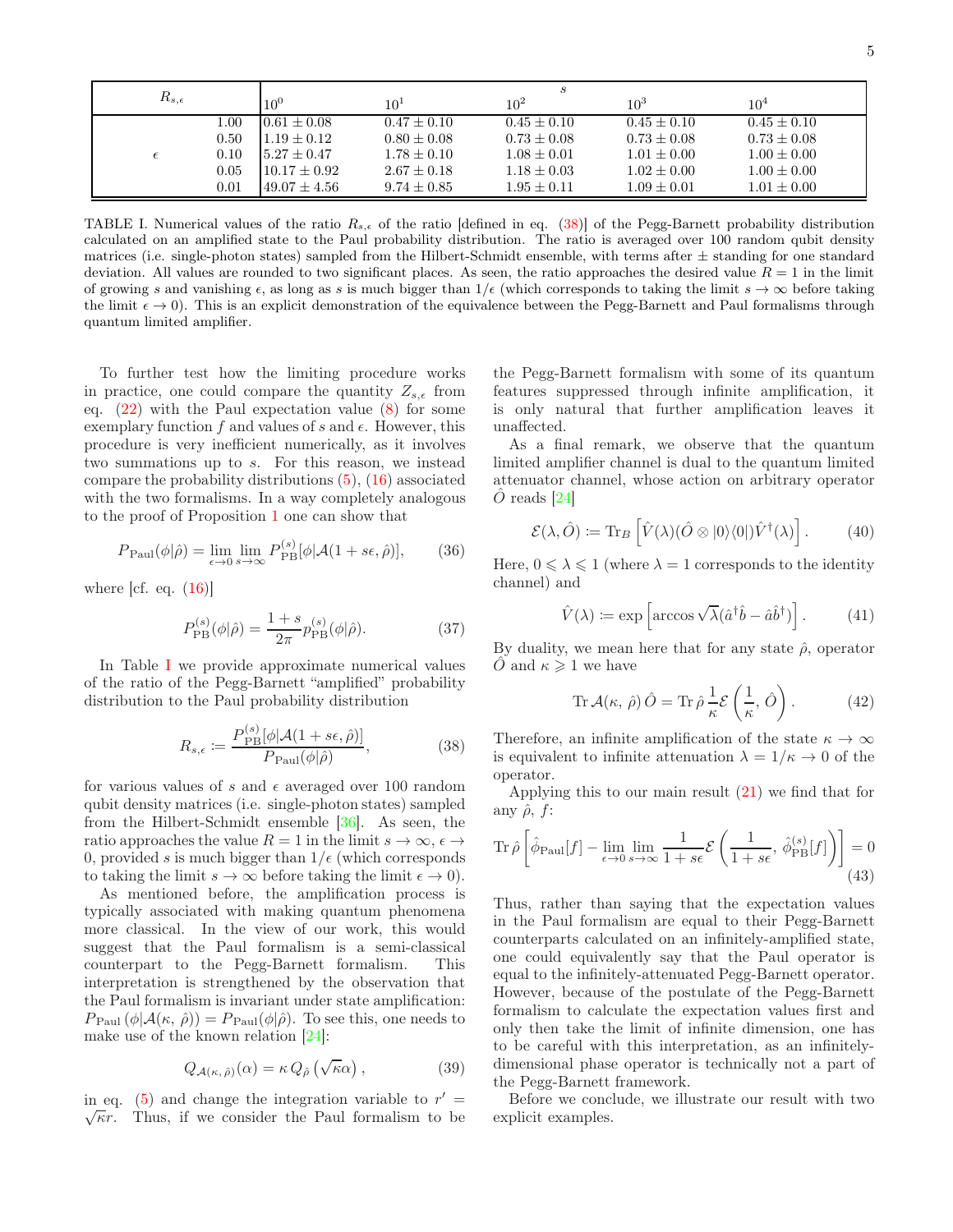Example 1. Let us consider thermal states of the harmonic oscillator:

$$
\hat{g}_{\beta} := \frac{e^{-\beta \hat{a}^{\dagger}\hat{a}}}{\text{Tr } e^{-\beta \hat{a}^{\dagger}\hat{a}}},\tag{44}
$$

where  $\beta > 0$ . For such states, the Paul probability distribution [\(5\)](#page-1-1) can be calculated analytically, yielding the flat distribution and thus

$$
\langle \hat{\phi}_{\text{Paul}}[f] \rangle_{\hat{g}_{\beta}} = \frac{1}{2\pi} \int_0^{2\pi} d\phi \, f\left(e^{i\phi}\right). \tag{45}
$$

To compare with the Pegg-Barnett formalism, we begin with eq.  $(20)$ , finding that

$$
\mathcal{A}(\kappa, \hat{g}_{\beta}) = \hat{g}_{\beta(\kappa)} \quad \beta(\kappa) = \ln \frac{\kappa}{e^{-\beta} + \kappa - 1}.
$$
 (46)

Substituting this into eq. [\(22\)](#page-2-7) and simplifying yields

$$
Z_{s,\epsilon} = \frac{1}{s+1} \sum_{t=0}^{s} f\left(e^{i\theta_{t,s}}\right) \left[1 - \left(\frac{e^{-\beta} + s\epsilon}{1 + s\epsilon}\right)^{s+1}\right]. \tag{47}
$$

Replacing the sum by an integral (like in the previous section) and taking the limit  $s \to \infty$  we get

$$
Z_{\infty,\epsilon} = \frac{1}{2\pi} \int_0^{2\pi} d\phi f\left(e^{i\phi}\right) \left[1 - e^{-\left(1 - e^{-\beta}\right)/\epsilon}\right],\qquad(48)
$$

which clearly coincides with the Paul expectation value [\(45\)](#page-5-11) after taking the limit  $\epsilon \to 0$ .

**Example 2.** As a second example, we consider  $f(e^{i\phi}) =$ 1 for an arbitrary state  $\hat{\rho}$ . In this case, the Paul expectation value [\(8\)](#page-1-3) is simply

$$
\langle \hat{\phi}_{\text{Paul}}[1] \rangle_{\hat{\rho}} = \int d^2 \alpha \, Q_{\hat{\rho}}(\alpha) = 1. \tag{49}
$$

On the other hand, the corresponding Pegg-Barnett operator  $(12)$  reduces to an  $s + 1$ -dimensional identity:

$$
\hat{\phi}_{\rm PB}^{(s)}[1] = \hat{\mathbb{1}}_{s+1}.\tag{50}
$$

- <span id="page-5-0"></span>[1] P. A. M. Dirac, R. H. Fowler, The quantum theory of dispersion, Proc. R. Soc. Lond. 114, 710 (1927).
- <span id="page-5-1"></span>[2] J. Wheeler, Franck-Condon effect and squeezed-state physics as double-source interference phenomena, Lett. Math. Phys. 10, 201 (1985).
- <span id="page-5-2"></span>[3] U. Leonhardt, H. Paul, Realistic measurement of phase, Phys. Scr. T48, 45 (1993).
- <span id="page-5-3"></span>[4] L. Susskind, J. Glogower, Quantum mechanical phase and time operator, Phys. Phys. Fiz. 1, 49 (1964).
- <span id="page-5-4"></span>[5] J. C. Garrison, J. Wong, Canonically conjugate pairs, uncertainty relations, and phase operators, J. Math. Phys. 11, 2242 (1970).
- <span id="page-5-5"></span>[6] H. Paul, Phase of a microscopic electromagnetic field and

Substituting this into the Pegg-Barnett expectation value on an amplified state [\(22\)](#page-2-7) and taking the limit  $s \to \infty$ yields a partially integrated Husimi function:

$$
\lim_{s \to \infty} \langle \hat{\phi}_{\text{PB}}^{(s)}[1] \rangle_{\mathcal{A}(1+s\epsilon,\hat{\rho})} = \int_{|\alpha| \leq \sqrt{1/\epsilon}} d^2 \alpha \, Q_{\hat{\rho}}(\alpha), \quad (51)
$$

<span id="page-5-11"></span>which approaches one in the limit  $\epsilon \to 0$ .

From this example, we can see that the parameter  $\epsilon$ can be interpreted not only as the pace of amplification, but alternatively as the amount of information read from Husimi function by the Pegg-Barnett operator: the smaller  $\epsilon$  is, the closer this information is to be complete.

To shortly conclude, we successfully demonstrated that the Paul formalism is equivalent to the Pegg-Barnett formalism applied to an infinitely amplified state. This result helps bridge the gaps in the contemporary understanding of the quantum phase problem. Our findings suggest that the same might be possible in the case of the phase-difference operator [\[12](#page-6-0)]. To this end, one would however need to consider a completely different type of amplification process. Moreover, it would be interesting to explore further "quantum-to classical" connections potentially possible by virtue of the amplification procedure.

# ACKNOWLEDGMENTS

We thank Stefano Cusumano and Antonio Mandarino for their remarks. We acknowledge support by the Foundation for Polish Science (IRAP project, ICTQT, contract no. 2018/MAB/5, co-financed by EU within Smart Growth Operational Programme).

its measurement, Fortschr. Phys. 22, 657 (1974).

- <span id="page-5-6"></span>[7] J.-M. Lévy-Leblond, Who is afraid of nonhermitian operators? A quantum description of angle and phase, Ann. Phys. 101, 319 (1976).
- <span id="page-5-7"></span>[8] V. N. Popov, V. S. Yarunin, Photon phase operator, Theor. Math. Phys. 89, 1292 (1991).
- <span id="page-5-8"></span>[9] D. T. Pegg, S. M. Barnett, Unitary phase operator in quantum mechanics, EPL 6, 483 (1988).
- <span id="page-5-9"></span>[10] D. T. Pegg, S. M. Barnett, Phase properties of the quantized single-mode electromagnetic field, Phys. Rev. A 39, 1665 (1989).
- <span id="page-5-10"></span>[11] A. Luis, L. L. Sánchez-Soto, Alternative derivation of the Pegg-Barnett phase operator, Phys. Rev. A 47, 1492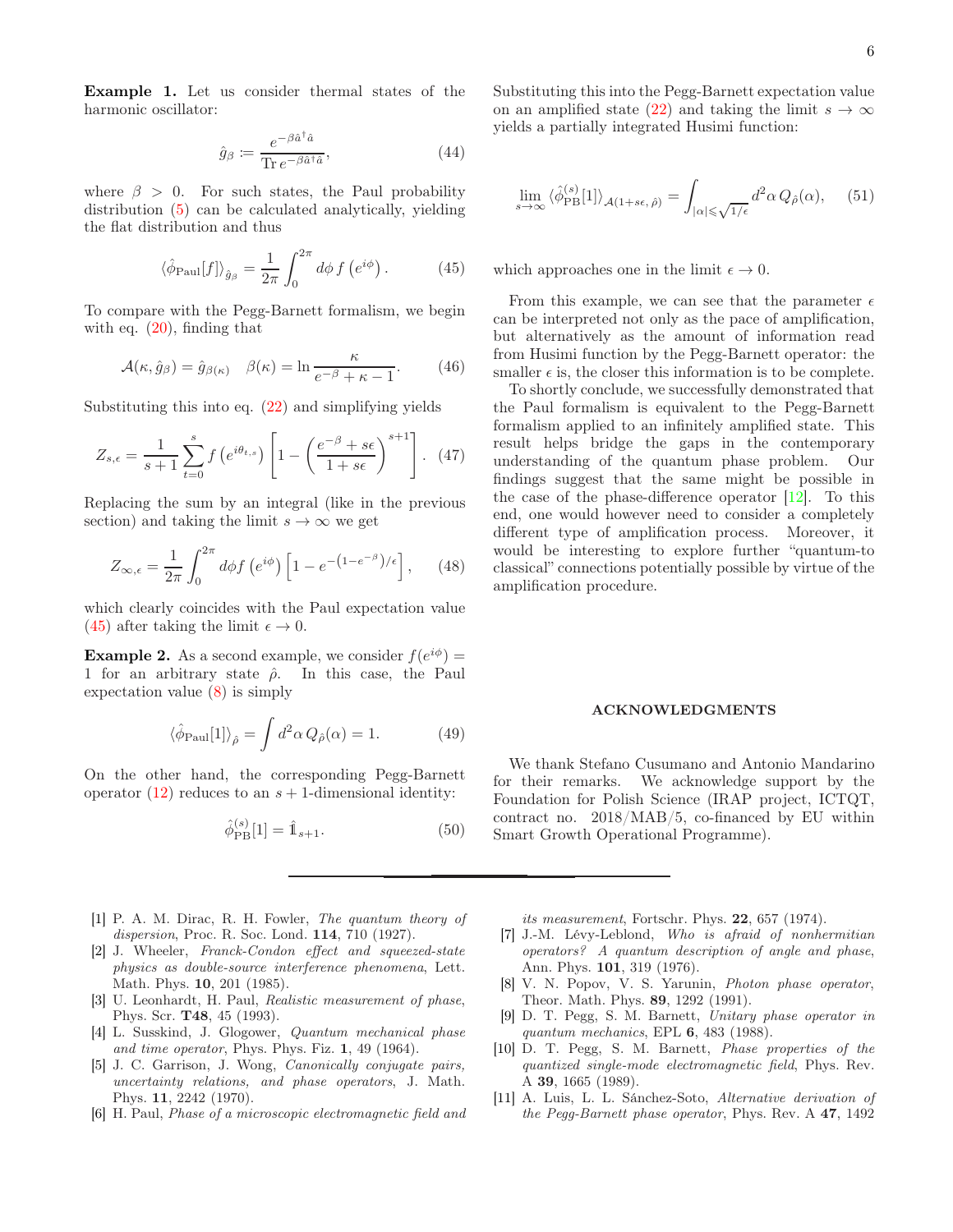(1993).

- <span id="page-6-0"></span>[12] A. Luis, L. L. Sánchez-Soto, Phase-difference operator, Phys. Rev. A 48, 4702 (1993).
- <span id="page-6-1"></span>[13] P. Lahti, J.-P. Pellonpää, The Pegg-Barnett formalism and covariant phase observables, Phys. Scr. 66, 66 (2002).
- [14] G. Honarasa, M. Tavassoly, M. Hatami, Quantum phase properties associated to solvable quantum systems using the nonlinear coherent states approach, Opt. Comm. 282, 2192 (2009).
- [15] A. Perez-Leija, L. A. Andrade-Morales, F. Soto-Eguibar, A. Szameit, H. M. Moya-Cessa, The Pegg-Barnett phase operator and the discrete Fourier transform, Phys. Scr. 91, 043008 (2016).
- <span id="page-6-2"></span>[16] I. Ramos-Prieto, L. A. Andrade-Morales, F. Soto-Eguibar, H. M. Moya-Cessa, Pegg–Barnett coherent states, J. Opt. Soc. Am. B 37, 370 (2020).
- <span id="page-6-3"></span>[17] P. Malpani, K. Thapliyal, N. Alam, A. Pathak, V. Narayanan, et al., Quantum phase properties of photon added and subtracted displaced Fock states, Ann. Phys. 531, 1900141 (2019).
- <span id="page-6-4"></span>[18] P. Malpani, K. Thapliyal, N. Alam, A. Pathak, V. Narayanan, et al., Impact of photon addition and subtraction on nonclassical and phase properties of a displaced Fock state, Opt. Comm. **459**, 124964 (2020).
- <span id="page-6-5"></span>[19] M. J. Faghihi, M. K. Tavassoly, Number-phase entropic squeezing and nonclassical properties of a three-level atom interacting with a two-mode field: intensity-dependent coupling, deformed kerr medium, and detuning effects, J. Opt. Soc. Am. B 30, 2810 (2013).
- <span id="page-6-6"></span>[20] S. M. Vamegh, M. Tavassoly, Nonclassicality of new class of states produced by superposition of two nonlinear squeezed states with respective phase  $\phi$ , Rep. Math. Phys. 75, 149 (2015).
- <span id="page-6-7"></span>[21] M. Freyberger, W. Schleich, Photon counting, quantum phase, and phase-space distributions, Phys. Rev. A 47, R30 (1993).
- <span id="page-6-8"></span>[22] M. Freyberger, K. Vogel, W. Schleich, From photon counts to quantum phase, Phys. Lett. A 176, 41 (1993).
- <span id="page-6-9"></span>[23] W. Schleich, A. Bandilla, H. Paul, Phase from q function via linear amplification, Phys. Rev. A 45, 6652 (1992).
- <span id="page-6-10"></span>[24] G. De Palma, The Wehrl entropy has Gaussian optimizers, Lett. Math. Phys. 108, 97–116 (2017).
- <span id="page-6-11"></span>[25] R. Lynch, The quantum phase problem: a critical review, Phys. Rep. 256, 367 (1995).
- <span id="page-6-12"></span>[26] S. Barnett, J. Vaccaro, The quantum phase operator: A review, Taylor and Francis (2007).
- <span id="page-6-13"></span>[27] K. Husimi, Some formal properties of the density matrix, Proc. Phys. Math. Soc. Jpn 22, 264 (1940).
- <span id="page-6-14"></span>[28] R. J. Glauber, Coherent and incoherent states of the radiation field, Phys. Rev. 131, 2766 (1963).
- <span id="page-6-15"></span>[29] S. M. Barnett, P. M. Radmore, Methods in theoretical quantum optics., Oxford Series in Optical and Imaging Sciences: 15, Clarendon Press (2005), p.101.
- <span id="page-6-16"></span>[30] B. R. Mollow, R. J. Glauber, Quantum theory of parametric amplification. I, Phys. Rev. 160, 1076 (1967).
- <span id="page-6-17"></span>[31] S. Barnett, P. Radmore, Methods in Theoretical Quantum Optics, Oxford University Press (2002).
- <span id="page-6-18"></span>[32] Indeed, using the well-known fact that  $\hat{U}^\dagger_\kappa \hat{a} \hat{U}_\kappa = \sqrt{\kappa} \hat{a} +$  $\sqrt{\kappa-1}\hat{b}^{\dagger}$  [\[24\]](#page-6-10) one can quickly show that the expectation value of the number operator evolves as  $\left\langle \hat{n}\right\rangle_\kappa =\kappa\left\langle \hat{n}\right\rangle_1 +$  $\kappa - 1$ , which is a growing function of  $\kappa$ .
- <span id="page-6-19"></span>[33] M. Brunelli, C. Benedetti, S. Olivares, A. Ferraro, M. G. A. Paris, Single- and two-mode quantumness at

a beam splitter, Phys. Rev. A 91, 062315 (2015).

- <span id="page-6-21"></span>[34] V. Gorini, A. Kossakowski, E. C. G. Sudarshan, Completely positive dynamical semigroups of N-level systems, J. Math. Phys. 17, 821 (1976).
- <span id="page-6-22"></span>[35] G. Lindblad, On the generators of quantum dynamical semigroups, Comm. Math. Phys. 48, 119 (1976).
- <span id="page-6-23"></span>[36] K. Życzkowski, K. A. Penson, I. Nechita, B. Collins, Generating random density matrices, J. Math. Phys.  $52$ , 062201 (2011).

### <span id="page-6-20"></span>Appendix A: Proof of eq. [\(30\)](#page-3-5)

In this appendix, we want to show that the limit  $s \rightarrow$  $\infty$  of the bottom line of eq. [\(28\)](#page-3-1) is given by eq. [\(30\)](#page-3-5).

Let us denote

$$
S_{x,y} = \sum_{m=x}^{y} \psi_m \frac{e^{-im\theta_{s\nu,s}}}{\sqrt{m!}} \sqrt{\prod_{k=1}^{m} \frac{s\mu+k}{1+s\epsilon}},
$$
 (A1)

so that the bottom line of eq. [\(28\)](#page-3-1) equals  $|S_{0,s-s\mu}|^2$ . We now introduce an auxiliary parameter  $d \in \mathbb{N}$ ,  $d \leqslant s - s\mu$ , and split the sum over  $m$  into two sums: one from 0 to  $d-1$ , and the second one from d to  $s - s\mu$ . We get

<span id="page-6-25"></span>
$$
|S_{0,s-s\mu}|^2 = |S_{0,d-1} + S_{d,s-s\mu}|^2.
$$
 (A2)

We stress that  $S_{x,y}$  is independent of d.

Using basic properties of the absolute value, we get the following bounds:

$$
\left|S_{0,d-1}\right|^2 - \left|S_{d,s-s\mu}\right|^2 \leqslant \left|S_{0,s-s\mu}\right|^2 \leqslant \left|S_{0,d-1}\right|^2 + \left|S_{d,s-s\mu}\right|^2.
$$
\n(A3)

Our approach is to calculate the limit  $s \to \infty$  separately for the two terms present in the bounds, ultimately showing that both bounds coincide and are therefore equal to the limit of  $|S_{0,s-s\mu}|^2$ .

Because  $|\psi_m| \leq 1$  and  $|e^{-im\theta_{s\nu,s}}| = 1$  we can see that

$$
|S_{d,s-s\mu}| \leqslant \sum_{m=d}^{s-s\mu} \frac{1}{\sqrt{m!}} \sqrt{\prod_{k=1}^{m} \frac{s\mu+k}{1+s\epsilon}}.
$$
 (A4)

Furthermore,  $k$  is bounded from above by  $m$ , which is in turn bounded by  $s - s\mu$ . Thus

$$
|S_{d,s-s\mu}| \leqslant \sum_{m=d}^{s-s\mu} \frac{1}{\sqrt{m!}} \sqrt{\prod_{k=1}^{m} \frac{s}{1+s\epsilon}}
$$

$$
\to \sum_{m=d}^{\infty} \frac{1}{\sqrt{m!}} \sqrt{\frac{1}{\epsilon}}^m = \sum_{m=0}^{\infty} \frac{1}{\sqrt{(d+m)!}} \sqrt{\frac{1}{\epsilon}}^{d+m}, \tag{A5}
$$

<span id="page-6-24"></span>where in the second transition we performed the limit  $s \to \infty$  and in the third (final) transition we renumbered the sum.